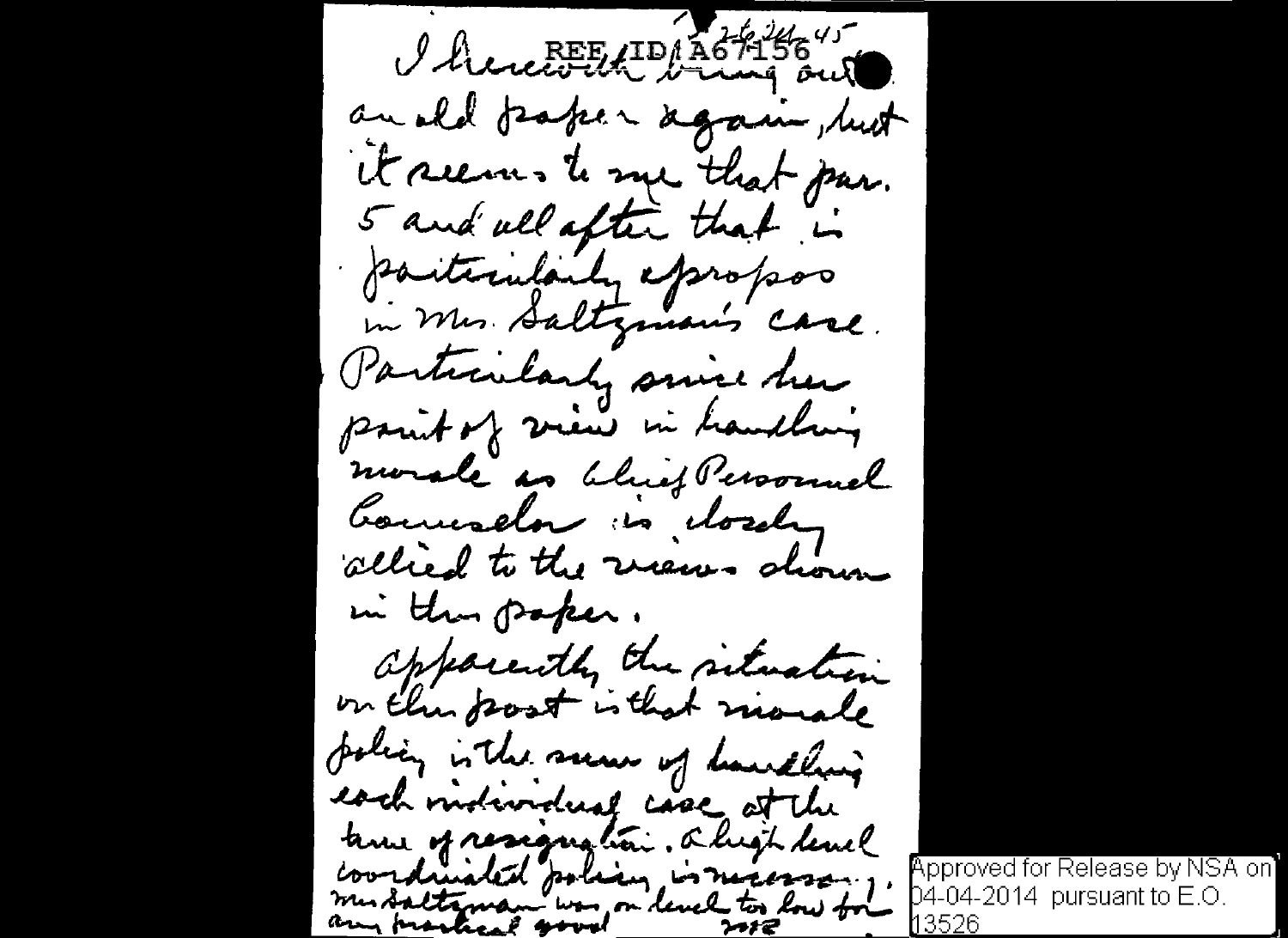REF IDWA67156 Frank: Rotal. I tolked with Col C pe question of recessional facilitier + Archiver and Officers may beave to be alsomedoned on decount of new recluing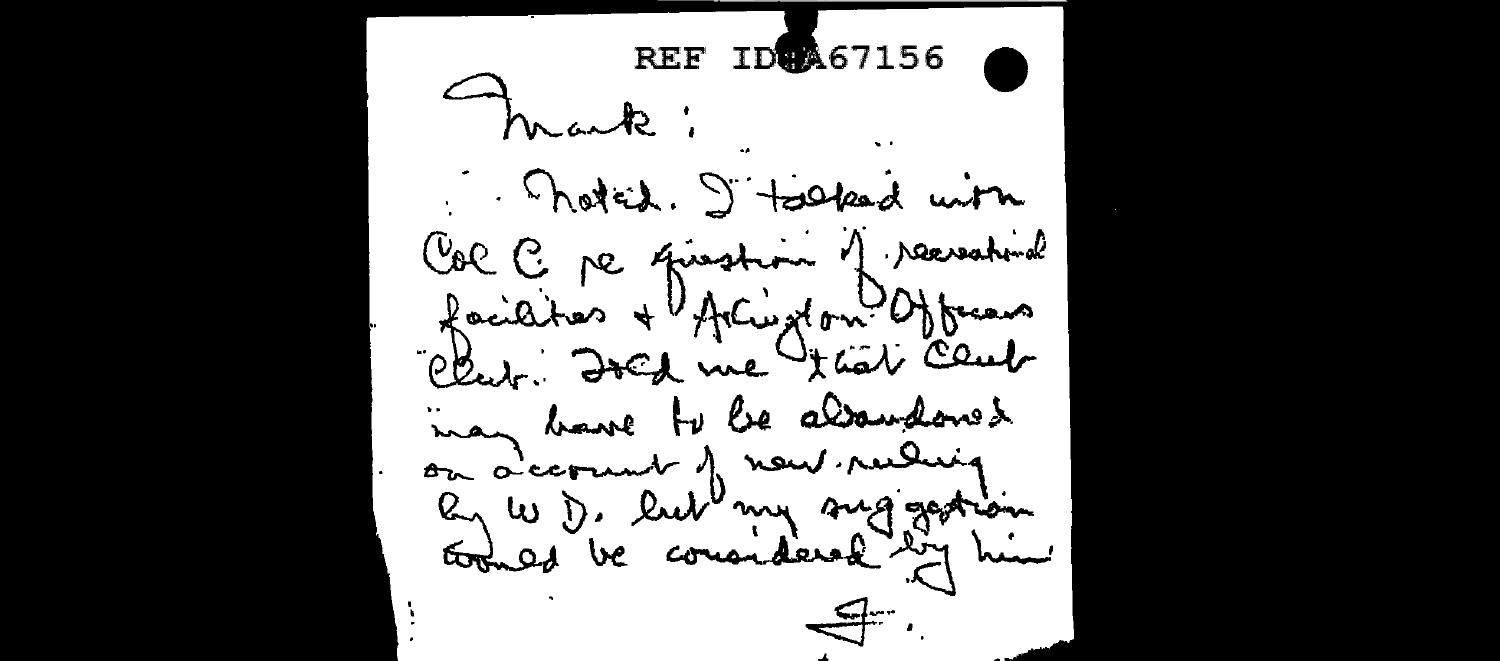**REF ID: A67156** 

30 November 1944.

MEMORANDUM for Chairman. Personnel Control Committee.

Subject: Personnel Control.

1. All personnel control directives seem to boil down to doing the "mostest"with the fevest", therefore, any method which will produce that result is within the province of the committee.

2. Some of these methods are as follows:

a. Labor-saving devices.

b. Work simplification.

Getting people to work harder. õ.

3. Labor-Saving Devices--I do not think we have to vorry too much about the first item in regard to oryptanalytic and cryptographic activities. We have a branch (F) which was created for that specific purpose. It would be interesting to compile a study of the amount of man-hours saved by the various products of this Branch. With regard to strictly commercial labor-saving equipment, there is a possibility that some of these are not employed wither because they are considered impracticable, or are not known to exist. The latter condition could easily be brought about if the personnel immediately connected with a particular job (the actual operators plus supervisory personnel at each level on up) had no prior experience in collateral procedures. Steps must be taken then to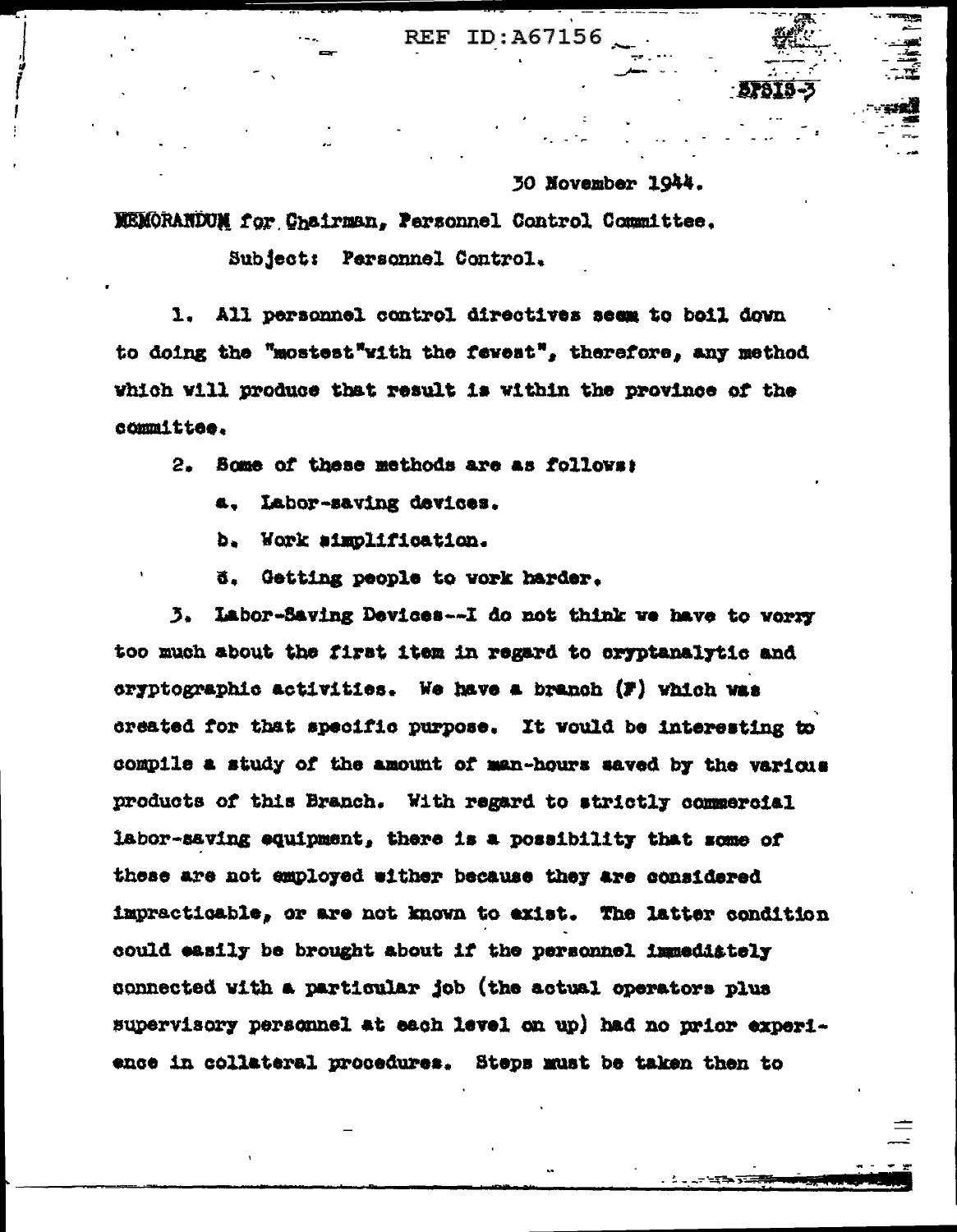insure that the personnel concerned or the committee can view such collateral procedures with a view toward adopting such devices as are not now employed. Sometimes these devices are "home-made" and not to be found in the commercial market.

 $REF$  ID: A67156

4. Work Simplification. --The vork carried on at Arlington Hall may be roughly divided into laboratory and routine techniques. Laboratory techniques include all cryptanalytic research and production (book breakers, additive strippers, etc.). Any work measurement standards and work simplification in the usual sense cannot apply here. Only certain over-all estimates can be made based on past experience which may help to determine future needs in personnel and equipment. On the other hand, routine methods which comprise a very large part of operations can be evaluated and should result in definite determination as to efficiency of present methods and need for change. Among these routine techniques are those relating to checking, logging, sorting, filing, indexing, extracting, rowing, distributing, etc., including all production line methods. The first thing to do here is to divide all operations into these two categories and go to work on the routine methods at once,

5. Getting People to Work Harder. -- Or we might change this to read "getting more vork out of the same people by making them contented and by taking more interest in their own work". This of course brings into primary importance that much overworked word "morale". A dairy of national prominence has for its slogan approximately, "More and better milk from contented Morale, of course, does not materialize one way or

ිසිද

医尿素 化乙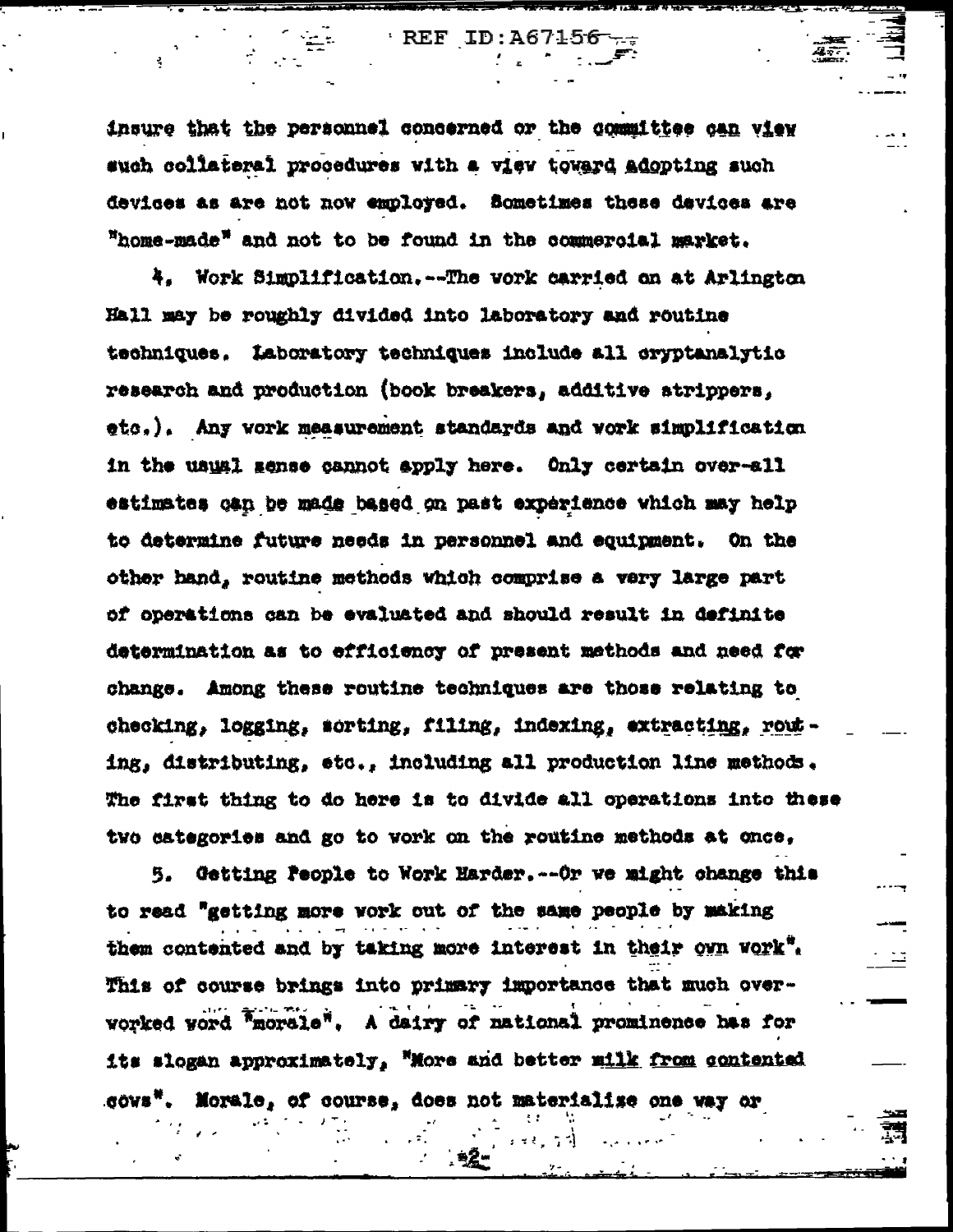$\leq$  REF ID:A67156.

another overnight, but certain steps can be initiated that could improve it. Some of these steps are as follows:

 $\overline{\mathbf{r}}$ 

 $\mathfrak{C}$ 

a. See to it that each person knows fully and interestingly why he is doing his particular job. Nothing is more deadening than to think one's vork does not matter.

b. Establishment of better relations between various work levels. Mutual confidence and respect brought about by open discussion of problems can help along this line. Frank admission of ignorance rather than their concealment will work vonders.

Concentration on the job rather than the person  $\bullet$ . should be stressed. There should be no discrimination between officer, civilian, and enlisted men or vomen while on the job. Many inexperienced officers have caused widespread disaatisfaction, hate, and resignations among civilians merely because they thought that their bars of rank contained a magical concentration of brains with their acquisition.

d. Giving credit where credit is due.

e. Starting people right in the training school.

 $\mathbf{I}$ 

ı

ł

 $\mathbf{I}$ 

6. All these and other such items should be studied and steps taken to put them in effect. These steps have to start at the top and work downward. A good dose from Dale Carnegie's famous book will work at Arlington Hall as well as any other place, military or non-military.

7. All these morale factors can also prevent much of the turnover in personnel and countless man-hours would be saved which are now wasted on breaking in new people, processing them in and out, recruiting, etc.

-3-